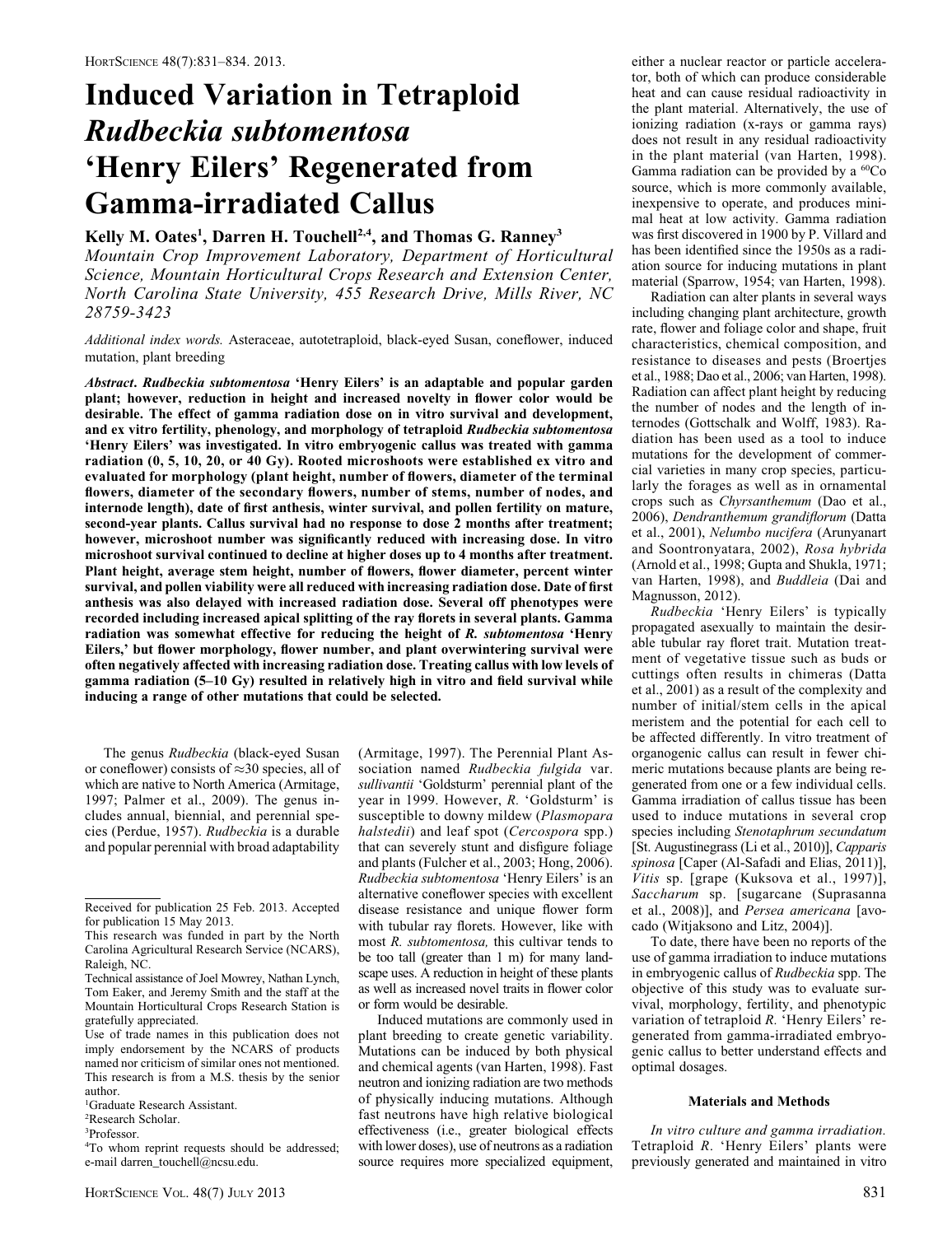at the Mountain Crop Improvement Laboratory (Palmer et al., 2008). Leaves from in vitro-maintained microcuttings were used as explants. Embryogenic callus cultures of tetraploid R. 'Henri Eilers' were initiated in Oct. 2009 on Murashige and Skoog (MS) basal salts and vitamins (Murashige and Skoog, 1962) supplemented with 0.1  $g \text{·}L^{-1}$  myoinositol,  $0.1$  g·L<sup>-1</sup> 2-(N-Morpholino) ethanesulfonic acid (MES) monohydrate, 5 µM 6-benzylaminopurine (BAP),  $0.625 \mu M$ 1-napthyl acetic acid, 30 g $\mathrm{L}^{-1}$  sucrose, pH adjusted to  $5.75 \pm 0.03$ , and solidified with 7.5  $g \cdot L^{-1}$  agar. Callus tissue was plated onto fresh media 1 week before irradiation treatment (23 Nov. 2009). Levels of gamma radiation treatments included 0, 5, 10, 20, and 40 Gy with six plates per treatment and six callus units (subsamples,  $\approx 0.5$  cm<sup>2</sup>) per plate. Radiation treatments were applied by exposing cultures to 60Co for sufficient durations to accumulate the desired total dose.

Cultures were irradiated on 30 Nov. 2009. Callus was kept in the dark at  $23 \pm 2$  °C before and after treatment. Callus was transferred to fresh media 19 d posttreatment (18 Dec. 2009), and callus survival and number of microshoots per callus were recorded. Microshoot number per callus and number of dead microshoots were again recorded 60 d posttreatment (29 Jan. 2010) to determine if radiation treatment influenced callus survival and regenerative capacity. A random sample of seven microshoots per original plate resulting in 42 microshoots per treatment was transferred onto a shoot regeneration media: Driver and Kuniyuki Walnut (DKW) basal salts and vitamins (Driver and Kuniyuki, 1984) supplemented with 0.1  $g \text{·} L^{-1}$ myoinositol,  $0.1$  g $\text{L}^{-1}$  MES monohydrate,  $2 \mu M$ BAP, 30 g·L<sup>-1</sup> sucrose, solidified with 7.5 g·L<sup>-1</sup> agar and pH adjusted to  $5.75 \pm 0.03$ , and maintained under standard culture conditions  $[23 \pm 2$  °C and a 16-h photoperiod of 75  $\mu$ mol·m<sup>-2</sup>·s<sup>-1</sup> (400–700 nm) provided by cool-white fluorescent lamps] for three subculturing cycles ( $\approx$ 12 weeks). Survival of microshoots was recorded on 12 May 2010 and surviving microcuttings were placed onto a rooting media consisting of MS basal salts and vitamins supplemented with  $0.1$  g $\cdot$ L<sup>-1</sup> myoinositol, 0.1 g· $L^{-1}$  MES monohydrate, 5  $\mu$ M indole-3-butyric acid, 30 g·L–1 sucrose, pH adjusted to 5.75  $\pm$  0.03, solidified with 7.5 g·L<sup>-1</sup> agar, and maintained under standard culture conditions for 1 week. Rooted microshoots were then transferred ex vitro into 72-cell trays and maintained under mist in a completely randomized design. After 4 weeks, plants were transferred from 72-cell trays to 0.80-L pots in a 100% pine bark media [supplemented with 1.04 kg lime and 0.74 kg granular micronutrients (Micromax<sup>®</sup>; The Scotts Co., Marysville, OH), per cubic meter]. After an additional 12 weeks, plants were transferred to the field in a completely randomized design with  $\approx$ 40 per treatment and overwintered for one season before data were collected. Shoot number and shoot survival were analyzed using regression analysis (PROC GLM, SAS Version 9.1.3; SAS Institute Inc., Cary, NC).

Evaluation of morphology, phenology, survival, and pollen viability. Plant height, number of flowers, diameter of flowers (six per plant), date of first anthesis, winter survival, pollen viability, number of stems, number of nodes, and internode length data were collected on mature second-year  $M_1$  plants, where the  $M_1$  generation was the generation receiving the treatment. Data were collected daily to capture the first date of anthesis (date of first pollen shed), and data for all other traits were collected once all plants had reached anthesis (3 Aug. 2011 and 8 Aug. 2011). Data were analyzed using regression analysis (PROC GLM, SAS Version 9.1.3).

To evaluate male fertility, pollen was collected from newly opened florets from each plant between 1030 HR and 1130 HR. Pollen was placed on a glass slide and stained with 40  $\mu$ L of acetocarmine (1%), covered with a coverslip, and allowed to incubate for a minimum of 90 min at room temperature. Pollen was observed the same day collected. Well-formed grains with a pink/red stain were scored as viable. Each sample consisted of a minimum of 200 grains and was collected from a minimum of three flowers per plant. Data were analyzed using regression analysis (PROC GLM, SAS Version 9.1.3).

#### Results and Discussion

Callus survival and shoot regeneration. Callus survival and microshoot regeneration showed no significant response to radiation dosage 3 weeks after treatment (data not shown). Furthermore, callus survival was not significantly affected by radiation dose 60 d after treatment (29 Jan. 2010; data not shown). However, 60 d after treatment, microshoot regeneration from callus showed a significant, quadratic decline in response to radiation dose with shoot production decreasing to less than five microshoots per callus at dosages greater than 20 Gy  $(P <$ 0.05) (Fig. 1A). Similarly, survival of regenerated microshoots after three subcultures (12 May 2010) showed a quadratic decrease in response to dose  $(P < 0.05)$  with survival decreasing to 0% at 40 Gy (Fig. 1B). Witjaksono and Litz (2004) also found radiation treatments influenced regenerative and developmental capacity of embryogenic callus of avocado (Persea americana). Although radiation dose did not affect the number of early-stage somatic embryos, higher dosages (10 Gy or greater) inhibited the maturation of somatic embryos (Witjaksono and Litz, 2004). Charbaii and Nabulsi (1999) found low doses of radiation can increase in vitro vigor in grapevine (Vitis vinifera). Although we did not evaluate in vitro growth responses in the current study, high survival of microshoots was maintained at low doses of radiation (Fig. 1B).

Morphology, date of anthesis, winter survival, and pollen viability. Radiation dose had a significant effect on plant height, number of flowers, winter survival, and pollen staining ( $P < 0.05$ ) (Fig. 2). There was no dosage effect on the number of stems, number of nodes, or internode length (data not shown). Plant height, number of flowers, flower diameter, winter survival, and pollen



Fig. 1. In vitro shoot number and shoot survival of tetraploid R. 'Henry Eilers' treated with gamma radiation (means  $\pm$  SEM). (A) Number of shoots per callus (29 Jan. 2010); y = 25.69 – 1.58x + 0.03x<sup>2</sup> (P < 0.0007,  $r^2 = 0.94$ ). (B) Shoot survival (12 May 2010)  $y = 91.0 + 0.8x - 0.08x^2$  ( $P < 0.01$ ,  $r^2 = 0.96$ ).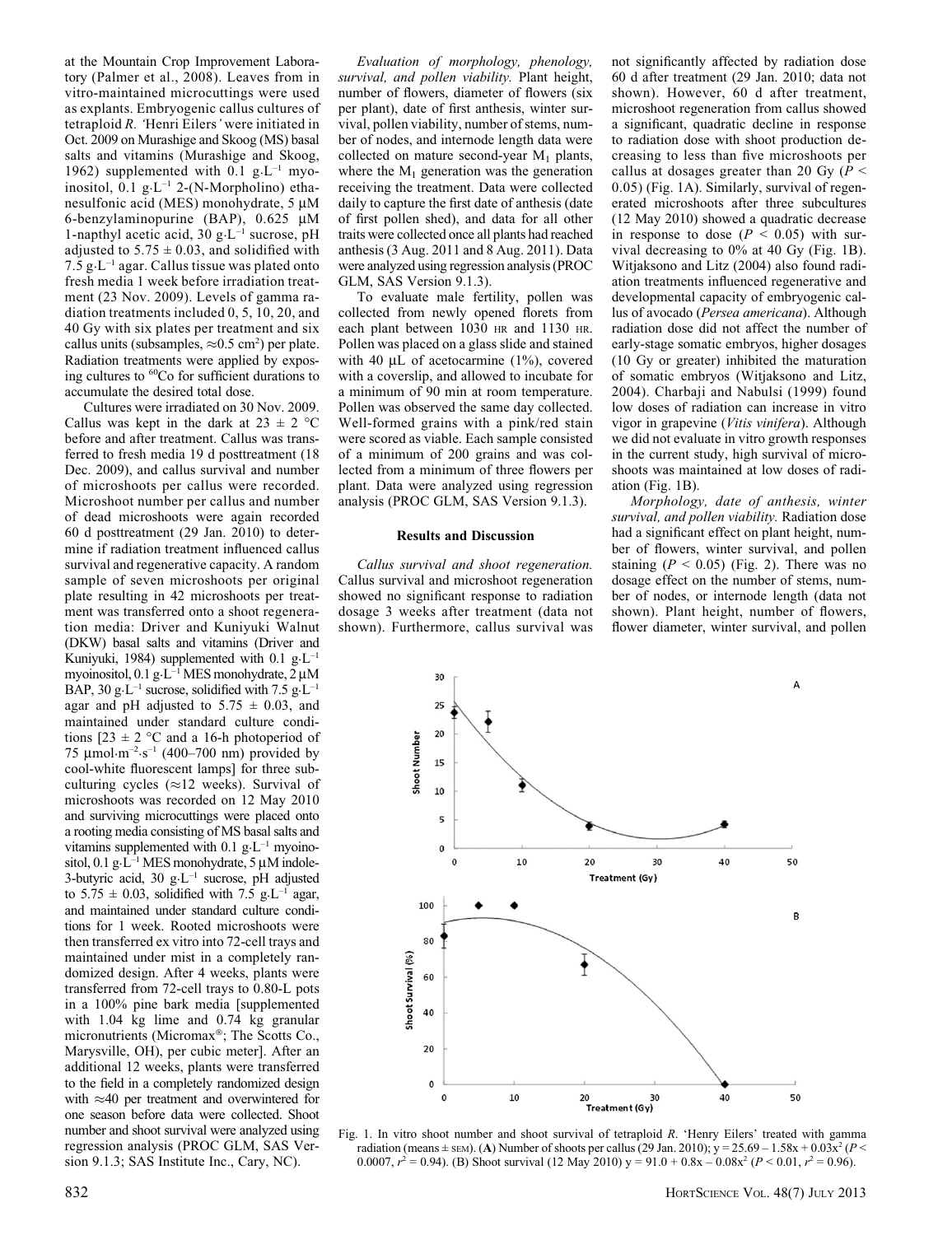

Fig. 2. Response of selected traits to radiation dose (means  $\pm$  sem). Solid line represents linear regression. (A) Plant height, y = 136.67 – 1.14x (P = 0.01,  $r^2$  = 0.98). (B) Pollen staining, y = 55.2 – 0.0.6x (P = 0.001,  $r^2 = 0.85$ ). (C) Number of flowers, y = 21.92 – 0.39x (P = 0.04,  $r^2 = 0.98$ ). (D) Diameter of flower, y = 82.8 – 0.23x (P < 0.05,  $r^2 = 0.2$ ). (E) Date of first anthesis, y = 40746 + 0.48x (P < 0.05,  $r^2 = 0.98$ ). (F) Winter survival, y = 84 – 3.0x (P < 0.0001,  $r^2 = 0.98$ ).

viability all had a negative linear relationship with radiation dose (Fig. 2). The date (Julian day) of first anthesis had a positive linear response to dose. Interestingly, both internode length and number of nodes had a small negative response to dosage, explaining an overall significant reduction in height. The low  $r^2$  value for all variables reflects the variability of our data. Similar to our study, variability in morphological traits in response to radiation dose has also been observed in gamma-irradiated shoot tips of Buddleia cultivars (Dai and Magnusson, 2012). Given the random nature of mutation treatments to DNA, this is not unexpected.

Overall, mutation treatments influenced the growth and development of tetraploid R. subtomentosa 'Henri Eilers'. Reduced plant height is a common response to radiation and numerous varieties of grains and crop species have been improved using mutation treatments

[see van Harten (1998) for review]. Similar to our study, a decrease in the total number of flowers, flower size, and plant height in response to radiation dose has also been observed in gamma-irradiated cuttings of Chrysanthemum (Dilta et al., 2003). Furthermore, mutation treatments are often used to induce sterility. Although we had only a moderate decline in pollen staining in response to radiation dose, a considerable (greater than 71%) reduction in pollen viability in response to gamma irradiation has been observed in citrus (Bermejo et al., 2011).

In our study, we observed both a reduced number of flowers and date of first anthesis. Although mutations toward late blooming are common, they are generally undesirable in many agronomic crops and are often selected against in  $M_1$  and  $M_2$  mutagenic populations (van Harten, 1998). In African marigold (Tagetes erecta), bud initiation, days to first color, and days to first bloom were all delayed with 200-, 300-, and 400-Gy treatments of seed (Singh et al., 2009). The number of flower heads per plant was also significantly reduced in African marigold with all radiation treatments (Singh et al., 2009).

Interestingly, there was a reduction in winter survival with higher radiation dose. Although reduction in winter survival is generally undesirable and has not been addressed in most mutation studies, increased cold tolerance has been reported. For example, mutants with higher cold tolerance have been selected from radiation treatments in vitro in rice (Oryza sativa) (Rakotoarisoa et al., 2008). X-ray radiation has been used to develop cold-tolerant chrysanthemum (Huitema et al., 1991).

We also observed unusual qualitative traits (Fig. 3) such as mutations in ray floret morphology in response to irradiation. Unusual